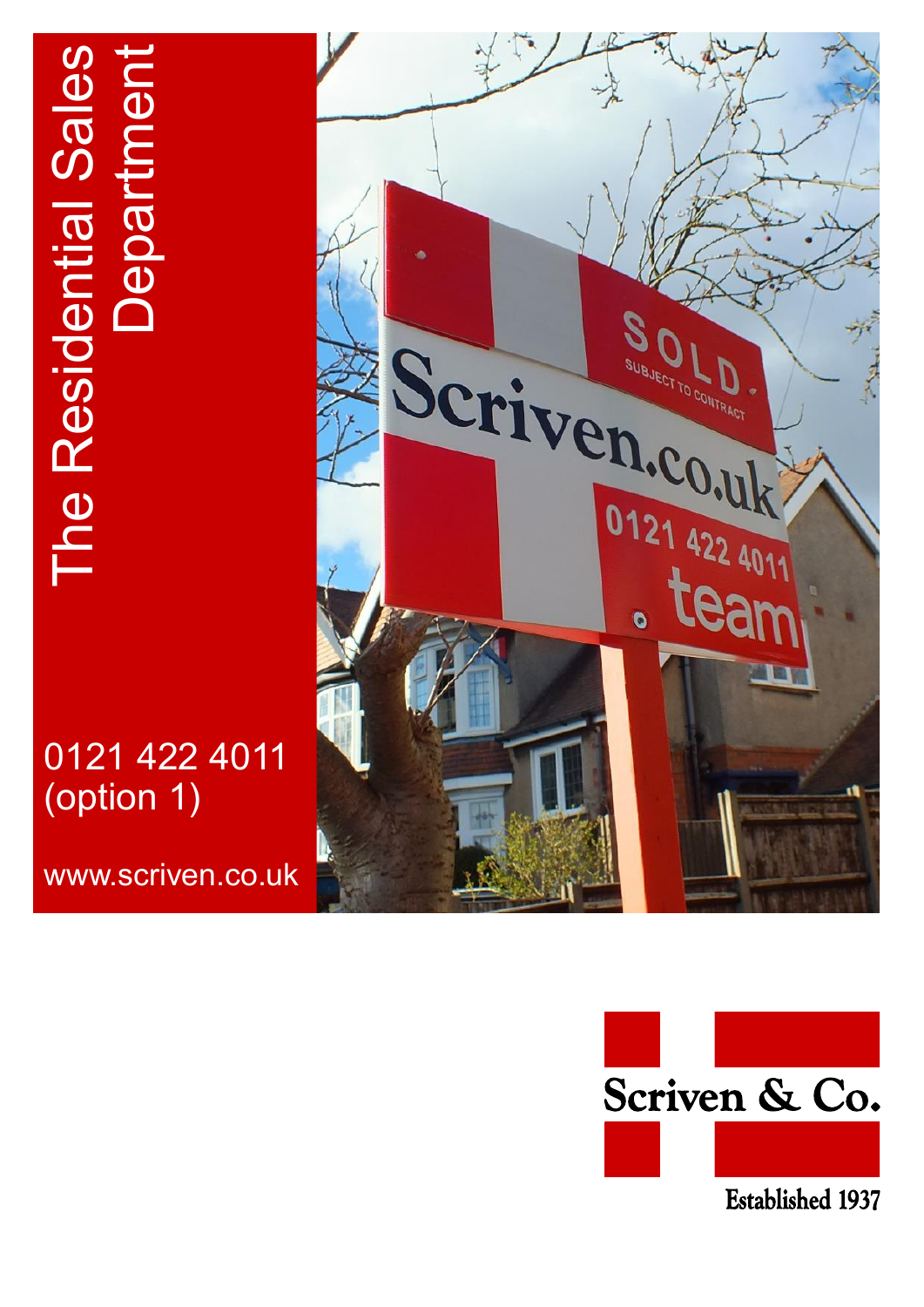# Marketing a Residential Property For Sale?

### **Free appraisal**

### **(including rightmove report, sales report and professional marketing advice)**

*Our trained and experienced valuers have a wealth of knowledge as Scriven & Co have sold properties in the region for over 80 years. Our records assist us in making an accurate opinion on the value of your home. Our aim is always to achieve the best price possible within your required timescale. Our staff will give you practical advice about the sale and purchase of your home.* 

### **Distinctive 'For Sale' board**

*Our success is reflected in the large number of boards displaying 'SOLD' signs.* 

### **Unlimited quality colour brochures**

*High quality sales particulars provide a professional presentation.* 

### **ISO accreditation in estate agency and valuation**

*With tried and tested procedures under constant review ensures a high quality service to our clients.* 

### **Choice to advertise in different local newspapers**

*A strong presence in the local newspapers, advertising a wide selection of properties in a distinctive style.* 

### **Energy Performance Certificate**

*We will arrange for the required Energy Performance Certificate to be commissioned if so required.*

### **The Local Midland Team network**

*Prominent offices in the West Midlands and Worcestershire - including Scriven & Co offers an impressive sales force.* 

### **The National Team Network**

*Your property details will be available via our unique and unrivalled computer linked system. Multi-listing means that you can view properties throughout the region and beyond from a single Team office. A Competitive multi-agency service. Instruct Scriven & Co, and you instruct all of the TEAM NETWORK for a sole agency fee.*

### **Internet listing**

*On a selection of websites provides a wide coverage. As well as www.scriven.co.uk all our properties are included on www.teamprop.co.uk, www.onthemarket.com and www.rightmove.co.uk (Internet sites may vary during the agency period if terms are varied by suppliers).*

### **Comprehensive Mailing List**

*A substantial categorised mailing list of people waiting to purchase. Prospective purchasers are matched and contacted by telephone, E mail and post to encourage an appointment to view.* 

### **Multi photographic display facility**

*In one of the largest agency offices in the region.* 

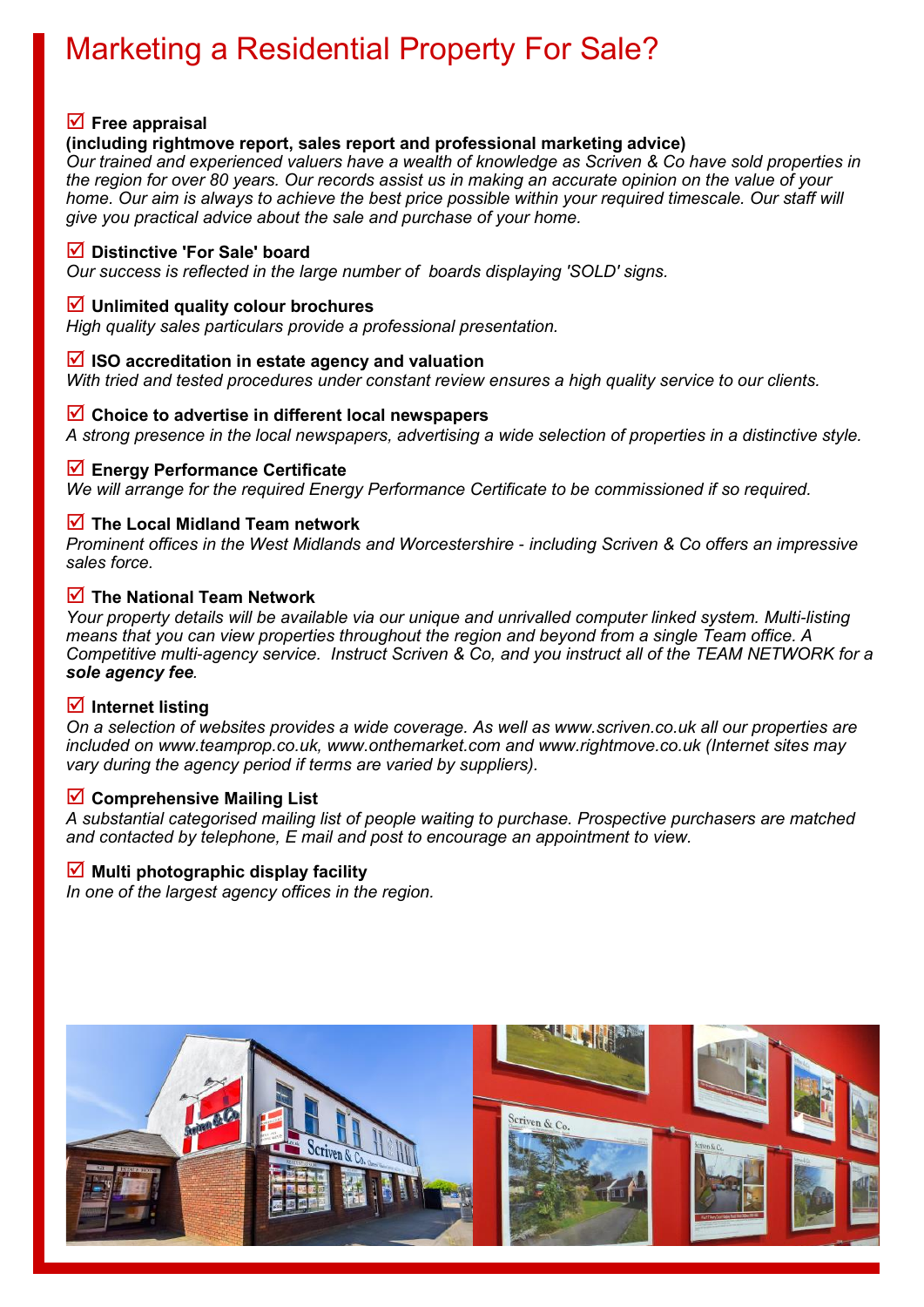### **Accompanied Viewings**

*Agreed by arrangement to suit clients' varying circumstances.* 

### **Viewing Feedback**

*Very shortly after the viewing has taken place, we make contact with the viewer by telephone and if unsuccessful, by letter. Any feedback is reported to you.* 

### **Virtual Tours**

*Can be viewed as part of the property information on the internet site, which can also be emailed to potential purchasers. These tours provide 360° moving digital images of the inside and outside of the properties. This can be built into your marketing plan if required.* 

### **Insertion in our Weekly Property Guide**

Detailing all properties with photographs.

### **A Professional Service**

*With the Directors and staff providing a range of professional qualifications, including Chartered Surveyors, Members of the National Association of Estate Agents and Members of the Association of Residential Letting Agents, and being subject to regulation by these bodies.* 

### **Car parking Facility**

*At our office fronting Hagley Road West, Quinton, Birmingham you will find extensive car parking facilities to the rear, accessed via Bissell Street (off High Street).*

### **Regular progress reports**

*Once a sale is agreed to keep you up to date with developments in the sale.*

### **Legal Advice**

*We will work in conjunction with your own solicitor although our contacts with the Legal profession also enable us to give you guidance relative to your individual requirements, if assistance is required.*

### **Free financial advice**

*Arranged to assist with your purchase.*

### **In-house design and graphic department**

For all your marketing requirements.

### The Residential Sales Service

Every property is different. Once inspected, we will provide written marketing recommendations detailing our terms and conditions for your approval. We can offer your property both for sale and to let simultaneously if so required. Terms are available upon request.